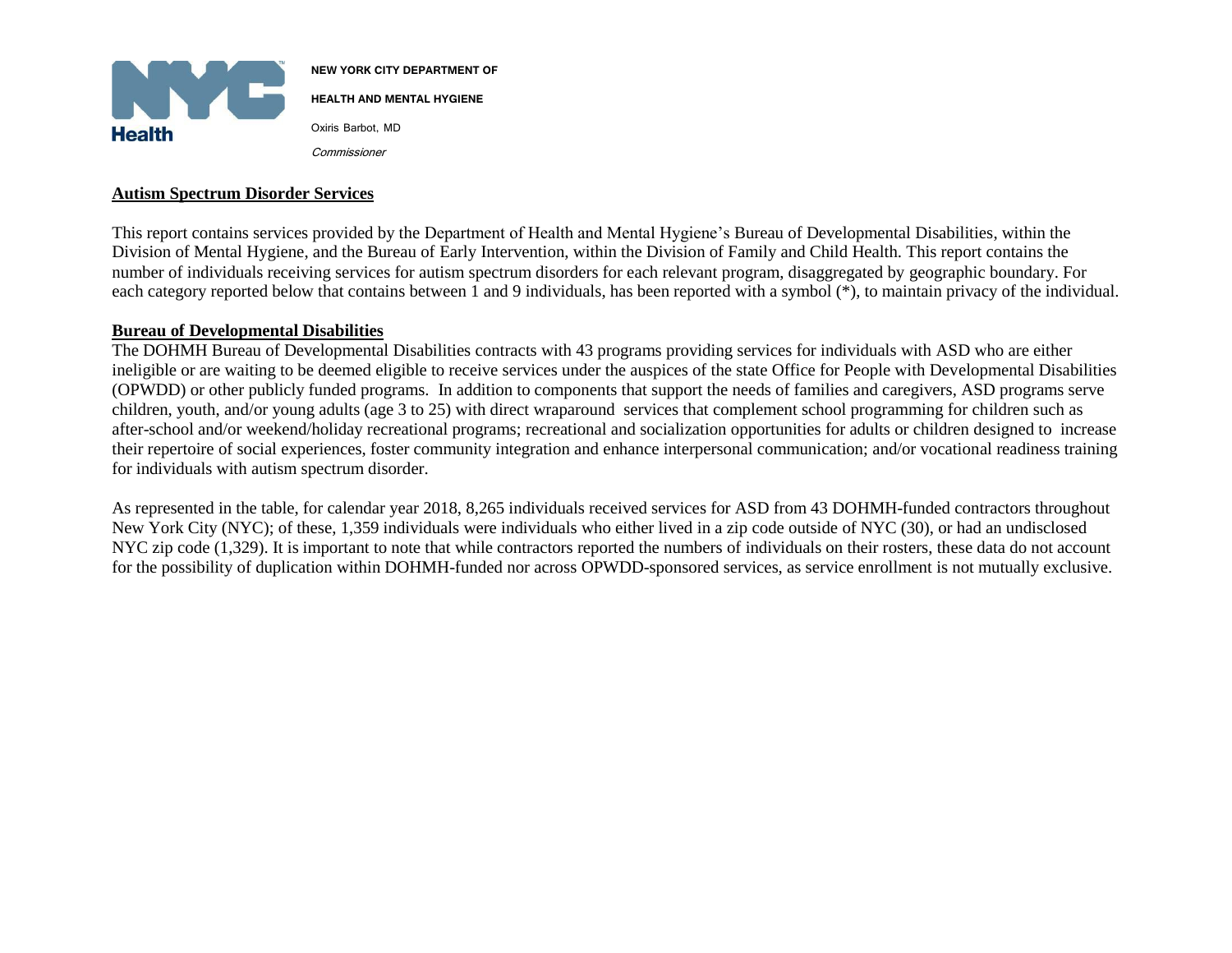

**HEALTH AND MENTAL HYGIENE**

Oxiris Barbot, MD

Commissioner

| Geography            | <b>Persons Served</b> |
|----------------------|-----------------------|
| Bronx                | 1,162                 |
| Brooklyn             | 2,421                 |
| Manhattan            | 1,238                 |
| <b>Queens</b>        | 1,530                 |
| <b>Staten Island</b> | 555                   |
| Undisclosed*         | 1,329                 |
| <b>Outside NYC</b>   | 30                    |
| <b>Grand Total**</b> | 8,265                 |

\*Undisclosed refers to individuals who didn't provide proper addresses.

\*\*Denotes total number of individuals receiving services from Autism Spectrum Disorder that received recreational and socialization services from 43 DOHMH-funded contracts in CY2018, disaggregated by zip code.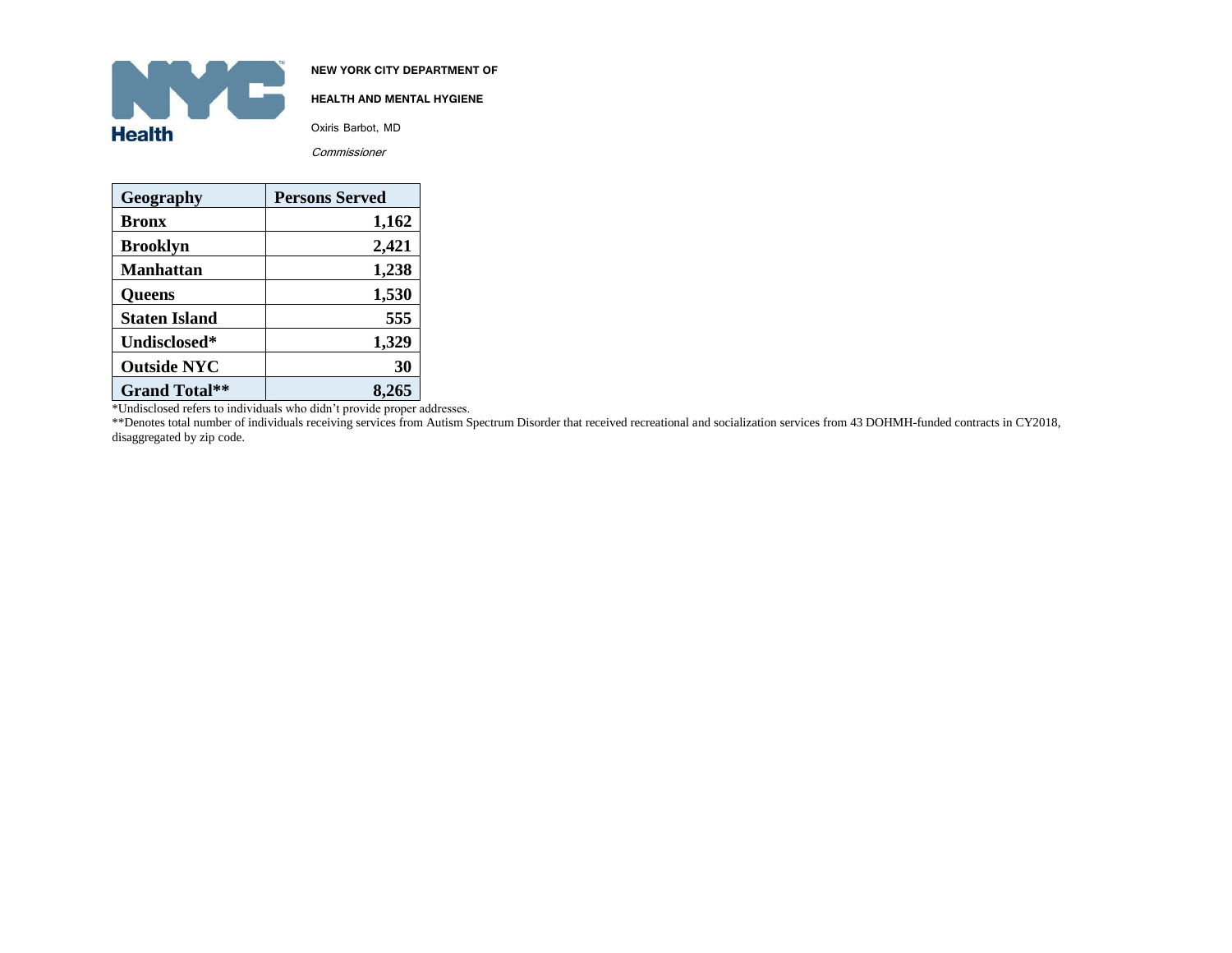

**HEALTH AND MENTAL HYGIENE**

Oxiris Barbot, MD

Commissioner

# **Bronx** Total Persons Served: 1,162

| Zip   | Persons | Zip   | Persons |
|-------|---------|-------|---------|
| code  | Served  | code  | Served  |
| 10451 | 56      | 10472 | 30      |
| 10452 | 67      | 10473 | 36      |
| 10453 | 75      | 10474 | 11      |
| 10454 | 43      | 10475 | 24      |
| 10455 | 58      |       |         |
| 10456 | 71      |       |         |
| 10457 | 53      |       |         |
| 10458 | 46      |       |         |
| 10459 | 37      |       |         |
| 10460 | 57      |       |         |
| 10461 | 91      |       |         |
| 10462 | 88      |       |         |
| 10463 | 47      |       |         |
| 10464 | 10      |       |         |
| 10465 | 24      |       |         |
| 10466 | 33      |       |         |
| 10467 | 83      |       |         |
| 10468 | 68      |       |         |
| 10469 | 35      |       |         |
| 10470 | $\ast$  |       |         |
| 10471 | 13      |       |         |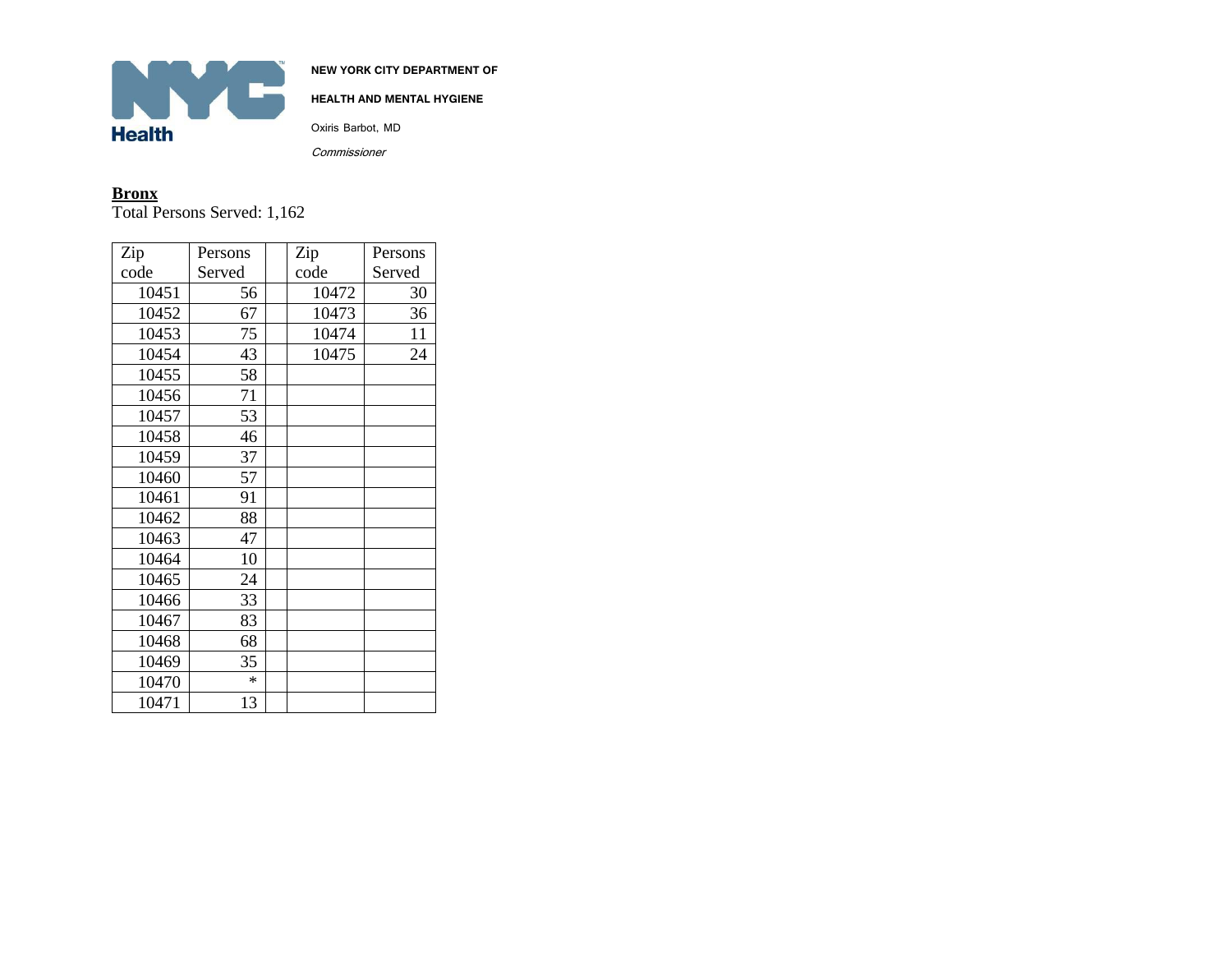

**HEALTH AND MENTAL HYGIENE**

Oxiris Barbot, MD

Commissioner

#### **Brooklyn**

Total Persons Served: 2,421

| Zip   | <b>Persons</b> | Zip   | <b>Persons</b> |
|-------|----------------|-------|----------------|
| code  | Served         | code  | Served         |
| 11201 | 52             | 11223 | 61             |
| 11203 | 102            | 11224 | 20             |
| 11204 | 48             | 11225 | 48             |
| 11205 | 39             | 11226 | 112            |
| 11206 | 71             | 11228 | 31             |
| 11207 | 50             | 11229 | 83             |
| 11208 | 47             | 11230 | 101            |
| 11209 | 80             | 11231 | 63             |
| 11210 | 100            | 11232 | 34             |
| 11211 | 22             | 11233 | 34             |
| 11212 | 63             | 11234 | 63             |
| 11213 | 42             | 11235 | 86             |
| 11214 | 59             | 11236 | 467            |
| 11215 | 20             | 11237 | 17             |
| 11216 | 40             | 11238 | 23             |
| 11217 | 10             | 11239 | $\ast$         |
| 11218 | 77             |       |                |
| 11219 | 135            |       |                |
| 11220 | 63             |       |                |
| 11221 | 41             |       |                |
| 11222 | $\ast$         |       |                |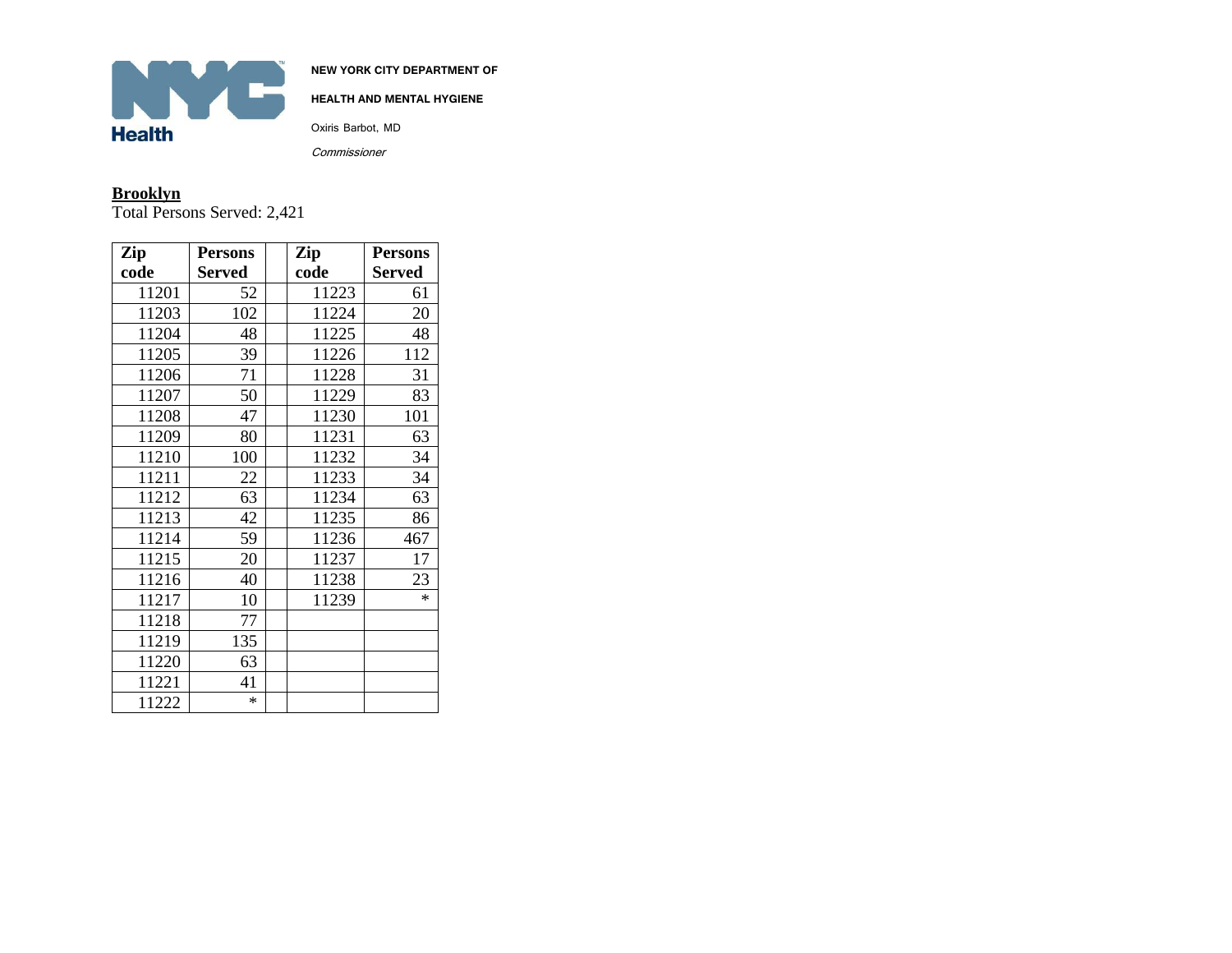

**HEALTH AND MENTAL HYGIENE**

Oxiris Barbot, MD

Commissioner

### **Manhattan**

Total Persons Served: 1,238

| Zip   | <b>Persons</b> | Zip   | <b>Persons</b> | Zip code | <b>Persons</b> |
|-------|----------------|-------|----------------|----------|----------------|
| code  | Served         | code  | Served         |          | <b>Served</b>  |
| 10001 | 142            | 10024 | 25             | 10115    | $\ast$         |
| 10002 | 81             | 10025 | 52             | 10128    | 14             |
| 10003 | 29             | 10026 | 19             | 10154    | $\ast$         |
| 10004 | $\ast$         | 10027 | 44             | 10280    | $\ast$         |
| 10005 | $\ast$         | 10028 | 44             | 10282    | $\ast$         |
| 10006 | $\ast$         | 10029 | 72             |          |                |
| 10007 | $\ast$         | 10030 | 31             |          |                |
| 10009 | 41             | 10031 | 31             |          |                |
| 10010 | 14             | 10032 | 65             |          |                |
| 10011 | 13             | 10033 | 18             |          |                |
| 10012 | $\ast$         | 10034 | 36             |          |                |
| 10013 | 17             | 10035 | 53             |          |                |
| 10014 | $\ast$         | 10036 | 12             |          |                |
| 10016 | 14             | 10037 | 58             |          |                |
| 10017 | $\ast$         | 10038 | 37             |          |                |
| 10018 | $\ast$         | 10039 | 26             |          |                |
| 10019 | 19             | 10040 | 102            |          |                |
| 10020 | $\ast$         | 10044 | 9              |          |                |
| 10021 | 15             | 10065 | $\ast$         |          |                |
| 10022 | $\ast$         | 10069 | $\ast$         |          |                |
| 10023 | 42             | 10075 | $\ast$         |          |                |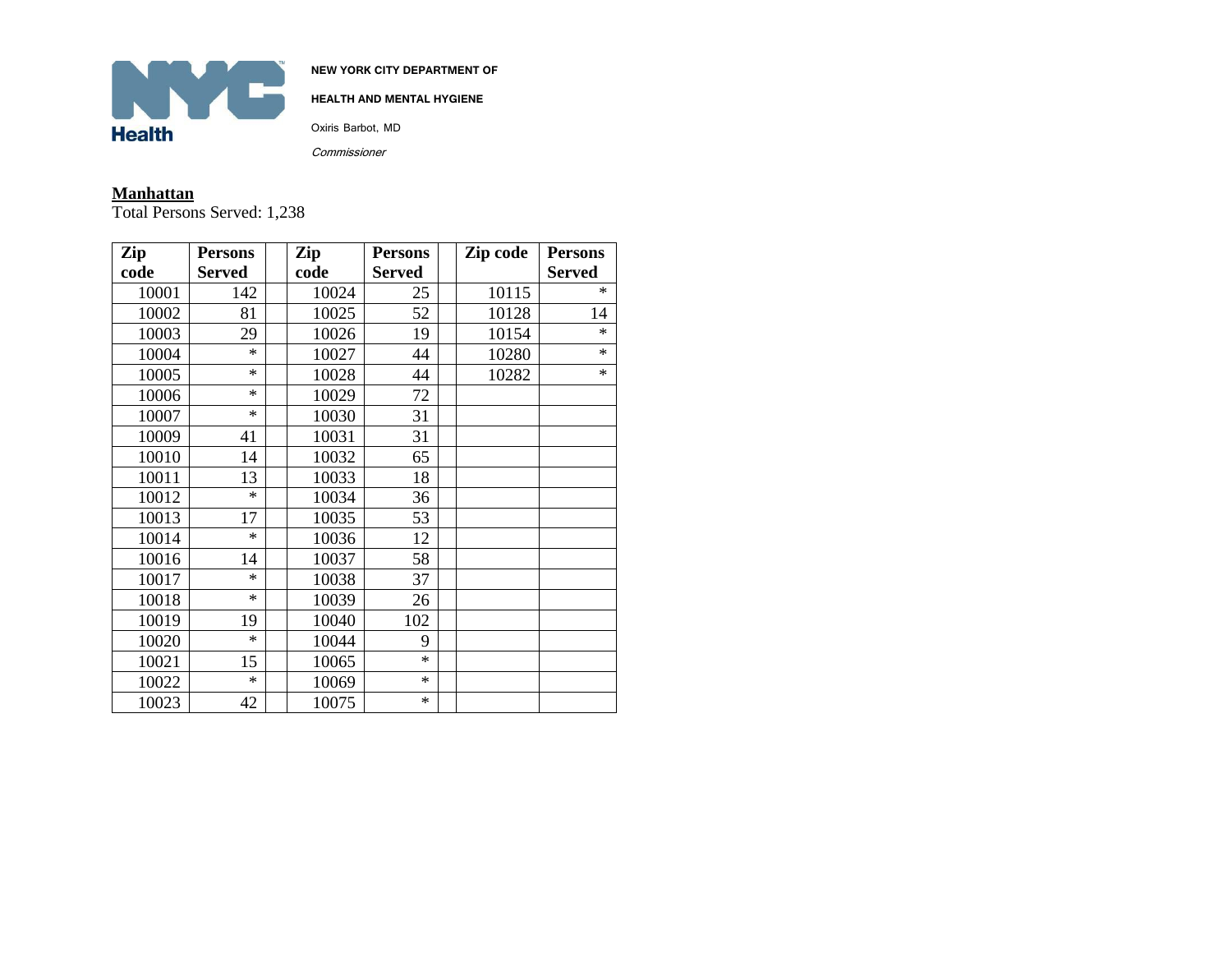

**HEALTH AND MENTAL HYGIENE**

Oxiris Barbot, MD

Commissioner

#### **Queens**

Total Persons Served: 1,530

| Zip   | <b>Persons</b> | Zip   | <b>Persons</b> | Zip   | <b>Persons</b> |
|-------|----------------|-------|----------------|-------|----------------|
| code  | Served         | code  | Served         | code  | <b>Served</b>  |
| 11004 | $\ast$         | 11368 | 89             | 11421 | 20             |
| 11005 | $\ast$         | 11369 | 12             | 11422 | 22             |
| 11101 | 15             | 11370 | $\ast$         | 11423 | 10             |
| 11102 | $\ast$         | 11372 | 22             | 11426 | 10             |
| 11103 | $\ast$         | 11373 | 57             | 11427 | $\star$        |
| 11104 | $*$            | 11374 | 35             | 11428 | $\ast$         |
| 11105 | $\ast$         | 11375 | 35             | 11429 | $\ast$         |
| 11106 | $\ast$         | 11377 | 35             | 11432 | 13             |
| 11354 | 45             | 11378 | 23             | 11433 | 10             |
| 11355 | 22             | 11379 | 18             | 11434 | 25             |
| 11356 | 16             | 11385 | 59             | 11435 | 21             |
| 11357 | 59             | 11411 | $2*$           | 11436 | $\ast$         |
| 11358 | 20             | 11412 | 11             | 11691 | 56             |
| 11360 | 12             | 11413 | 13             | 11692 | $\ast$         |
| 11361 | 14             | 11414 | 325            | 11693 | $\star$        |
| 11362 | 21             | 11415 | 10             | 11694 | $\ast$         |
| 11363 | $\ast$         | 11416 | 33             | 11697 | $\ast$         |
| 11364 | 62             | 11417 | $\ast$         | 11109 | $\ast$         |
| 11365 | 32             | 11418 | $\ast$         |       |                |
| 11366 | 31             | 11419 | $\ast$         |       |                |
| 11367 | 67             | 11420 | 24             |       |                |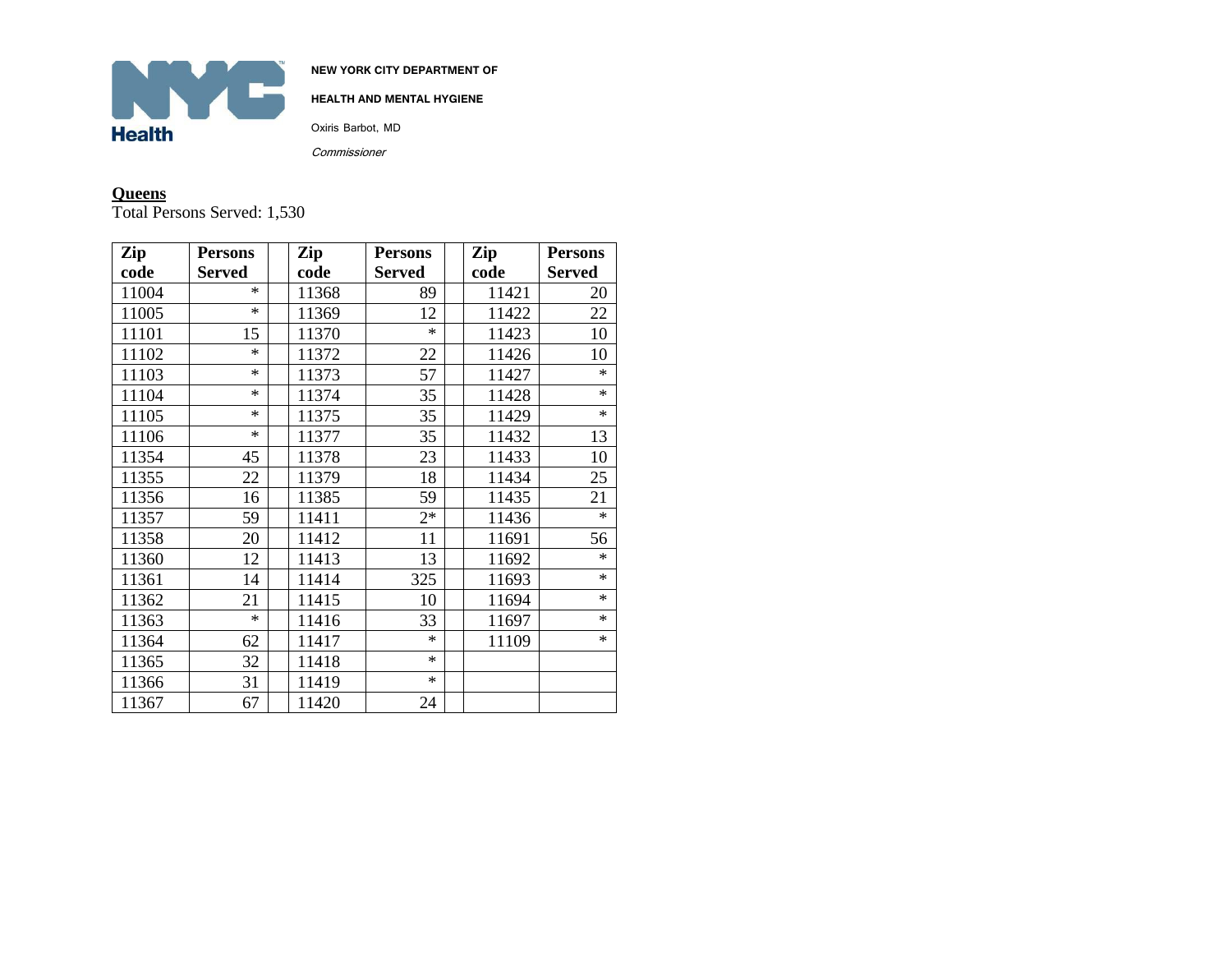

**HEALTH AND MENTAL HYGIENE**

Oxiris Barbot, MD

Commissioner

**Staten Island** Total Persons Served: 555

| Zip   | <b>Persons</b> |
|-------|----------------|
| code  | <b>Served</b>  |
| 10301 | 30             |
| 10302 | 17             |
| 10303 | 31             |
| 10304 | 28             |
| 10305 | 26             |
| 10306 | 68             |
| 10307 | 28             |
| 10308 | 16             |
| 10309 | 42             |
| 10310 | 28             |
| 10312 | 41             |
| 10314 | 200            |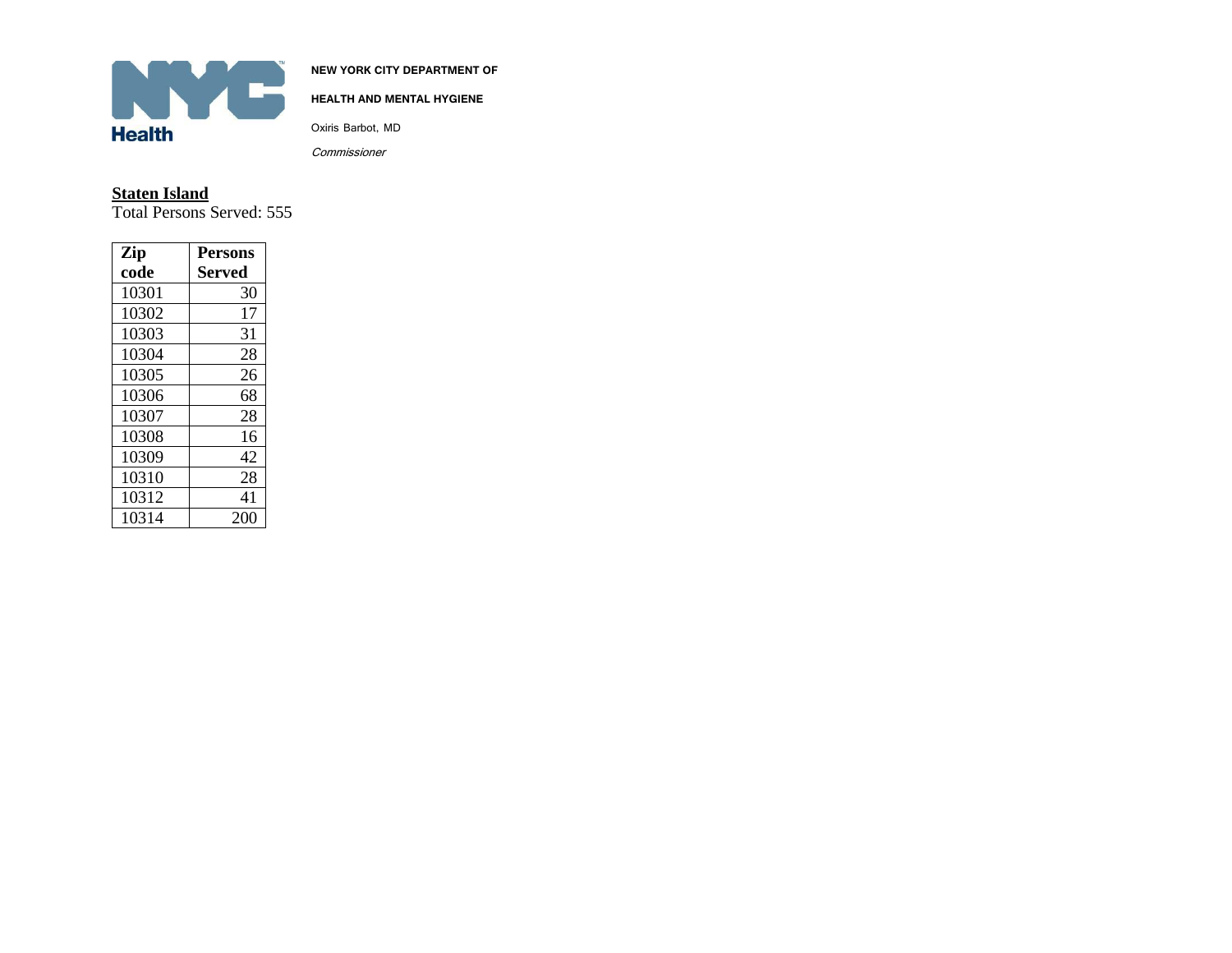

**HEALTH AND MENTAL HYGIENE** Oxiris Barbot, MD

Commissioner

# **Early Intervention Services**

The DOHMH Bureau of Early Intervention provides early intervention services for infants and toddlers from birth to age 3 who have been diagnosed with a physical or mental condition that will likely result in a developmental delay. Children may also be eligible if their families suspect they have a developmental delay or disability but have not yet received a diagnosis. The Early Intervention Program is free and available to all eligible New York families, regardless of race, ethnicity, income or immigration status.

As represented in the below table, for calendar year 2018, 6,813 infants and toddlers with a diagnosis of ASD received Early Intervention services throughout New York City. In addition, for the Early Intervention program, data is recorded by United Hospital Fund (UHF) neighborhood. Representative Zip Codes for each UHF neighborhood are included in the table.

| <b>UHF Name</b>                           | <b>UHF Zip Codes</b>              | # of Children Served |
|-------------------------------------------|-----------------------------------|----------------------|
| <b>Bronx</b>                              |                                   | 1783                 |
| Kingsbridge - Riverdale                   | 10463, 10471                      | 83                   |
| <b>Northeast Bronx</b>                    | 10464, 10466, 10469, 10470, 10475 | 166                  |
| <b>Fordham - Bronx Park</b>               | 10458, 10467, 10468               | 354                  |
| <b>Pelham - Throgs Neck</b>               | 10461, 10462, 10465, 10472, 10473 | 375                  |
| <b>Crotona - Tremont</b>                  | 10453, 10457, 10460               | 288                  |
| High Bridge - Morrisania                  | 10451, 10452, 10456               | 315                  |
| <b>Hunts Point - Mott Haven</b>           | 10454, 10455, 10459, 10474        | 202                  |
| <b>Brooklyn</b>                           |                                   | 1912                 |
| Greenpoint                                | 11211, 11222                      | 39                   |
| <b>Downtown</b> - Heights - Slope         | 11201, 11205, 11215, 11217, 11231 | 75                   |
| <b>Bedford Stuyvesant - Crown Heights</b> | 11212, 11213, 11216, 11233, 11238 | 177                  |
| <b>East New York</b>                      | 11207, 11208                      | 169                  |
| <b>Sunset Park</b>                        | 11220, 11232                      | 156                  |
| <b>Borough Park</b>                       | 11204, 11218, 11219, 11230        | 307                  |
| <b>East Flatbush - Flatbush</b>           | 11203, 11210, 11225, 11226        | 185                  |
| <b>Canarsie - Flatlands</b>               | 11234, 11236, 11239               | 172                  |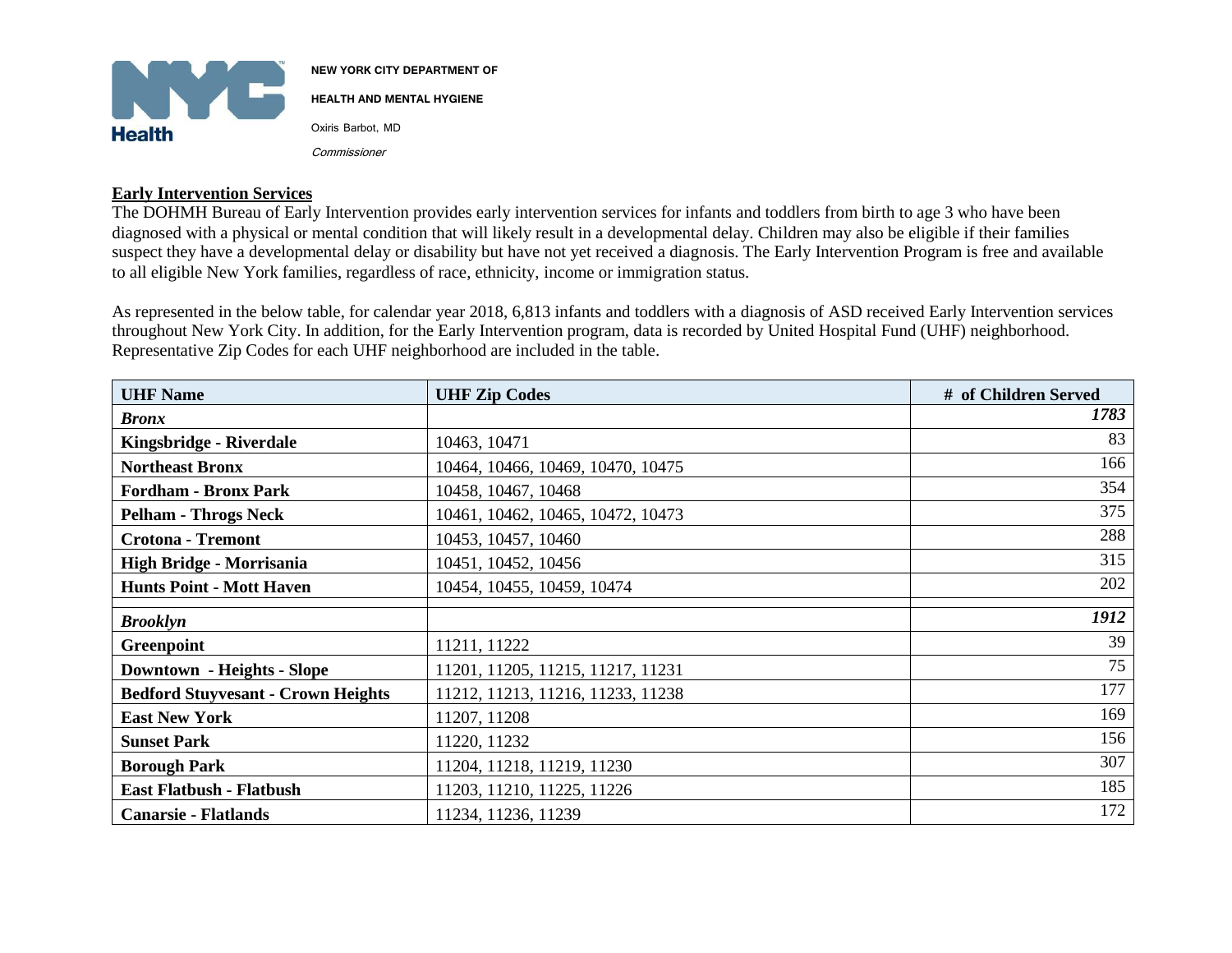

**HEALTH AND MENTAL HYGIENE**

Oxiris Barbot, MD

Commissioner

| <b>UHF Name</b>                             | <b>UHF Zip Codes</b>                                          | # of Children Served |
|---------------------------------------------|---------------------------------------------------------------|----------------------|
| <b>Bensonhurst - Bay Ridge</b>              | 11209, 11214, 11228                                           | 172                  |
| <b>Coney Island - Sheepshead Bay</b>        | 11223, 11224, 11229, 11235                                    | 349                  |
| <b>Williamsburg - Bushwick</b>              | 11206, 11221, 11237                                           | 111                  |
| <b>Manhattan</b>                            |                                                               | 708                  |
| <b>Washington Heights - Inwood</b>          | 10031, 10032, 10033, 10034, 10040                             | 189                  |
| <b>Central Harlem - Morningside Heights</b> | 10026, 10027, 10030, 10037, 10039                             | 106                  |
| <b>East Harlem</b>                          | 10029, 10035                                                  | 108                  |
| <b>Upper West Side</b>                      | 10023, 10024, 10025                                           | 66                   |
| <b>Upper East Side</b>                      | 10021, 10028, 10044, 10128                                    | 61                   |
| <b>Chelsea - Clinton</b>                    | 10001, 10011, 10018, 10019, 10020, 10036                      | 36                   |
| <b>Gramercy Park - Murray Hill</b>          | 10010, 10016, 10017, 10022                                    | $\overline{25}$      |
| <b>Greenwich Village - Soho</b>             | 10012, 10013, 10014                                           | 11                   |
| <b>Union Square - Lower East Side</b>       | 10002, 10003, 10009                                           | 76                   |
| <b>Lower Manhattan</b>                      | 10004, 10005, 10006, 10007, 10038, 10280                      | 30                   |
| <b>Oueens</b>                               |                                                               | 1888                 |
| Long Island City - Astoria                  | 11101, 11102, 11103, 11104, 11105, 11106                      | 131                  |
| <b>West Queens</b>                          | 11368, 11369, 11370, 11372, 11373, 11377, 11378               | 508                  |
| <b>Flushing - Clearview</b>                 | 11354, 11355, 11356, 11357, 11358, 11359, 11360               | 190                  |
| <b>Bayside - Little Neck</b>                | 11361, 11362, 11363, 11364                                    | 60                   |
| <b>Ridgewood - Forest Hills</b>             | 11374, 11375, 11379, 11385                                    | 206                  |
| <b>Fresh Meadows</b>                        | 11365, 11366, 11367                                           | 105                  |
| <b>Southwest Queens</b>                     | 11414, 11415, 11416, 11417, 11418, 11419, 11420, 11421        | 203                  |
| <b>Jamaica</b>                              | 11412, 11423, 11430, 11432, 11433, 11434, 11435, 11436, 11001 | 278                  |
| <b>Southeast Queens</b>                     | 11004, 11005, 11411, 11413, 11422, 11426, 11427, 11428, 11429 | 103                  |
| Rockaway                                    | 11691, 11692, 11693, 11694, 11695, 11697                      | 104                  |